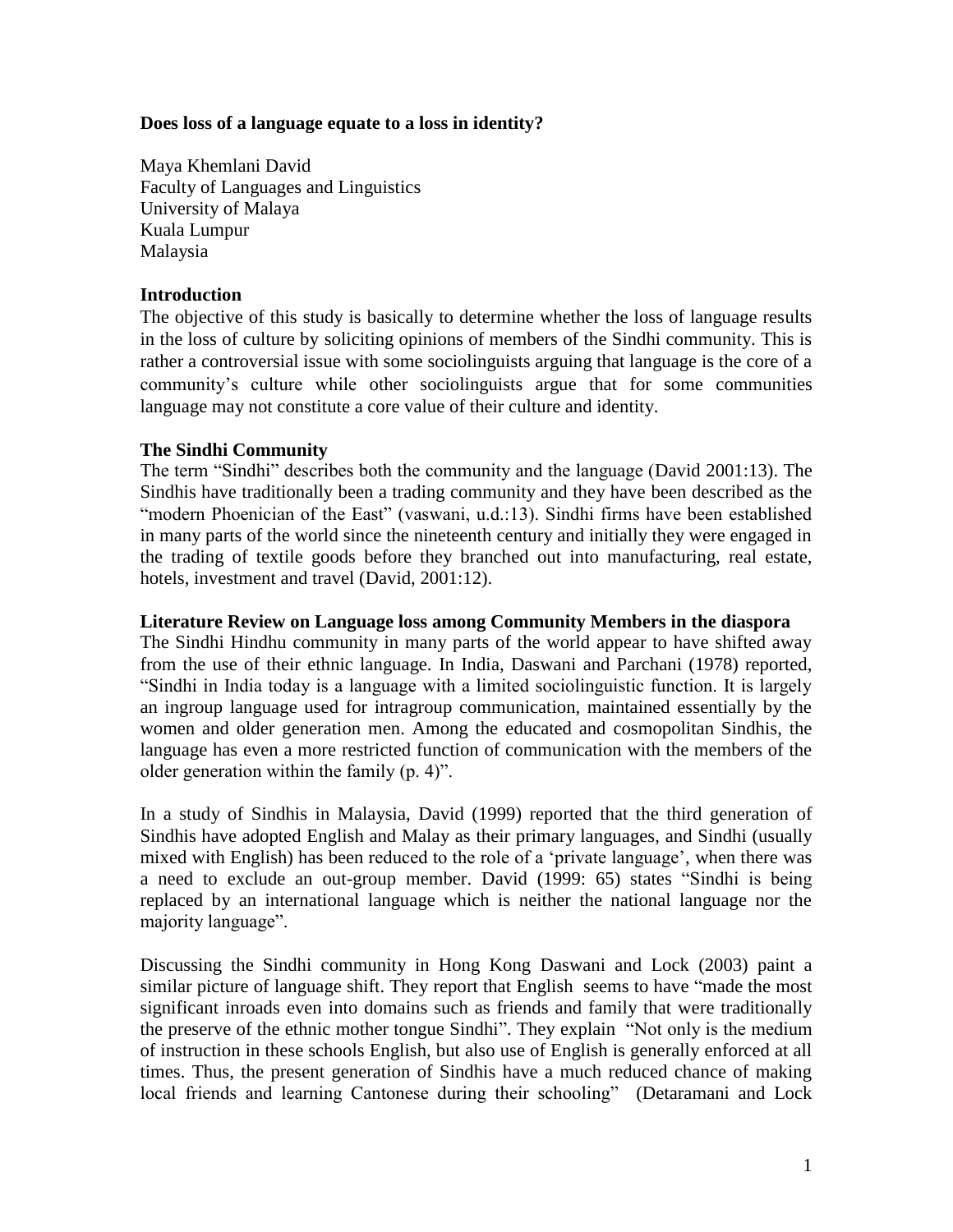2003: 252). In comparing two minority Indian communities in Hong Kong i.e. he Punjabis and Sindhis of Hong Kong, they demonstrate that the Punjabis have a high ethnolinguistic vitality while the Sindhis are moving away from the use of their ethnic language.

In the Philippines yet another sociolinguist, Dewan paints a similar picture of the community. Studying the Sindhi community in Metro Manila Dewan states that "language shift takes place primarily from the first generation to the second and is completed by the third" (Dewan, 1987: 254).

David (1998) based on an observer's study of the community argues that language per se does not make up the core identity of Malaysian Sindhis. In this study the aim is to solicit the opinions of community members themselves.

# **Theoretical Input**

.

One approach to studying culture falls under the label 'cultural sociology', which combines the study of culture with cultural understandings of phenomena. Griswold (2004) explains how cultural sociologists approach their research:-

...if one were to try to understand a certain group of people, one would look for the expressive forms through which they represent themselves to themselves... The sociologist can come at this collective representation process from the other direction, from the analysis of a particular cultural object, as well; if we were to try to understand a cultural object, we would look for how it is used by some group as representing that group. (p. 59)

Cultural sociology is about meaning-making. Cultural sociologists investigate how meaning-making happens, why meanings vary, how meanings influence human action, and the ways meaning-making is important in social cohesion, domination and resistance (Spillman 2001:1).In other words, because of the perspective of cultural sociologists, their approach to studying culture involves looking at how people make meaning in their lives out of the different cultural elements that surround them.

This research intends to see how the Sindhis express themselves and how this is facilitated by their cultural elements as these are considered important in forming identity and social functioning.

# **Methodology**

Emails were sent out to my Sindhi friends and cousins living in Singapore, Hong Kong, Curaco, Canada and Mumbai (India) with a request to forward the survey questions to their network of friends and relatives. They were asked the following questions:

What is your dominant language? Sindhi? If not Sindhi does not using the Sindhi language make you feel any less Sindhi? If no, then what apart from language, makes you feel Sindhi?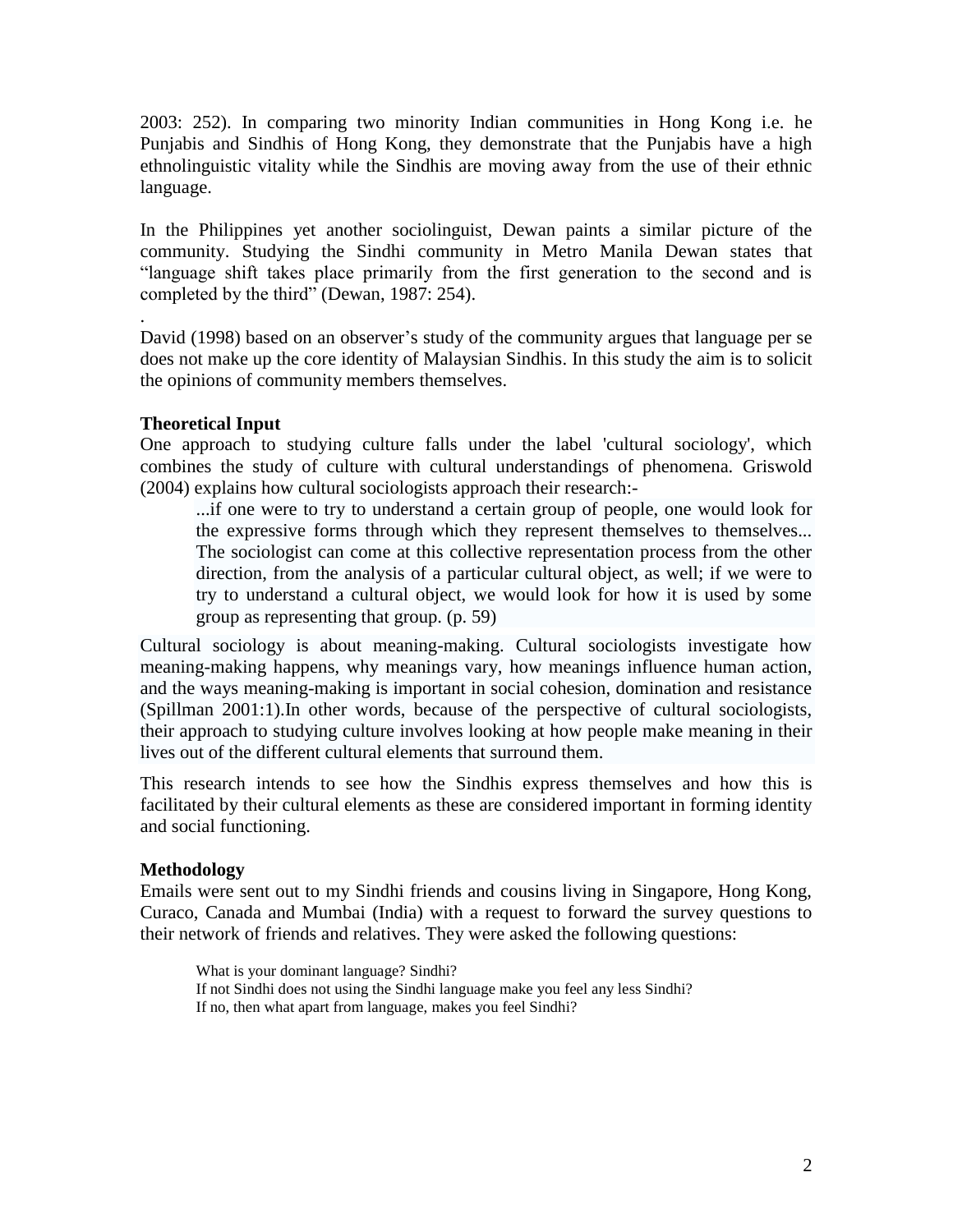## **Data Analysis**

33 responses from 11 countries were obtained. The responses came from Singapore, Malaysia, India, Sri Lanka, Pakistan, Canada, Phillipines, Australia, Hong Kong, Thailand, and America. The majority of the responses were from Sindhi Hindhus with only 3 from Sindhi Muslims and one from a Sindhi Christian. The focus of this analysis is the Sindhi Hindu community and the analysis will be on responses received from Sindhi Hindus in 10 countries.

| Does not using Sindhi<br>make you feel any less<br>Sindhi? | No (disagree)          |                                                        | Yes (agree)                                                |                                                        | Somewhat            |        |
|------------------------------------------------------------|------------------------|--------------------------------------------------------|------------------------------------------------------------|--------------------------------------------------------|---------------------|--------|
|                                                            | Male                   | Female                                                 | Male                                                       | Female                                                 | Male                | Female |
| Singapore                                                  | $1$ (Hindu)            |                                                        | (can't)<br>1<br>speak)                                     |                                                        | 1<br>(can<br>speak) |        |
| Malaysia                                                   | $1$ (Hindu)            |                                                        | 1<br>(can<br>speak)                                        | $\overline{H}$ indu<br>$\mathbf{1}$<br>can't<br>speak) |                     |        |
| India                                                      | $1$ (Hindu)            | $1$ (Hindu)                                            | (can't)<br>$\mathbf{1}$<br>speak)<br>1<br>(can<br>speak)   | (can<br>1<br>speak)<br>(can<br>$\mathbf{1}$<br>speak)  |                     |        |
| Sri Lanka                                                  | $1$ (Hindu)            |                                                        |                                                            |                                                        |                     |        |
| Curaco                                                     |                        |                                                        | (can<br>1<br>speak and<br>write)<br>$1$ (doesn't<br>speak) | $1$ (Hindu)<br>$1$ (Hindu)                             |                     |        |
| Canada                                                     | $1$ (Hindu)            | 1 (Hindu)                                              | $1$ (Hindu)<br>1 (Hindu)                                   |                                                        |                     |        |
| Australia                                                  | $\overline{1}$ (Hindu) | 1 (Hindu)                                              |                                                            |                                                        |                     |        |
| China                                                      | 1 (Hindu               | $1$ (Hindu)<br>$1$ (Hindu)<br>(Hindu)<br>1<br>1 (Hindu |                                                            |                                                        |                     |        |
| <b>Bangkok</b>                                             |                        | (Hindu-<br>$\mathbf{1}$<br>can speak)                  |                                                            |                                                        |                     |        |
| America                                                    | $1$ (Hindu)            | $1$ (Hindu)                                            |                                                            |                                                        |                     |        |
| <b>TOTAL</b>                                               | $\overline{8}$         | 9                                                      | 8                                                          | 5                                                      | 1                   |        |
| <b>MACRO TOTAL</b>                                         | 17                     |                                                        | 14                                                         |                                                        | 1                   |        |

Results from the email interviews are plotted as below:

Note that this frequency count does not reflect the views of the community that they represent, rather these numbers are based on the number of replies received.

The e-mails received reflected the networks of the Sindhis, which shows how they have branched out into the different parts of the world, including that of China. The correspondents from China including Hong Kong revealed that their children are moving away from Sindhi to other languages, such as Mandarin and English.

18 respondents (inclusive of the one who answered 'somewhat') said that language does not equate to cultural death because there are other elements which constitute identity. 18 said that other core values include other markers, which will be described in the next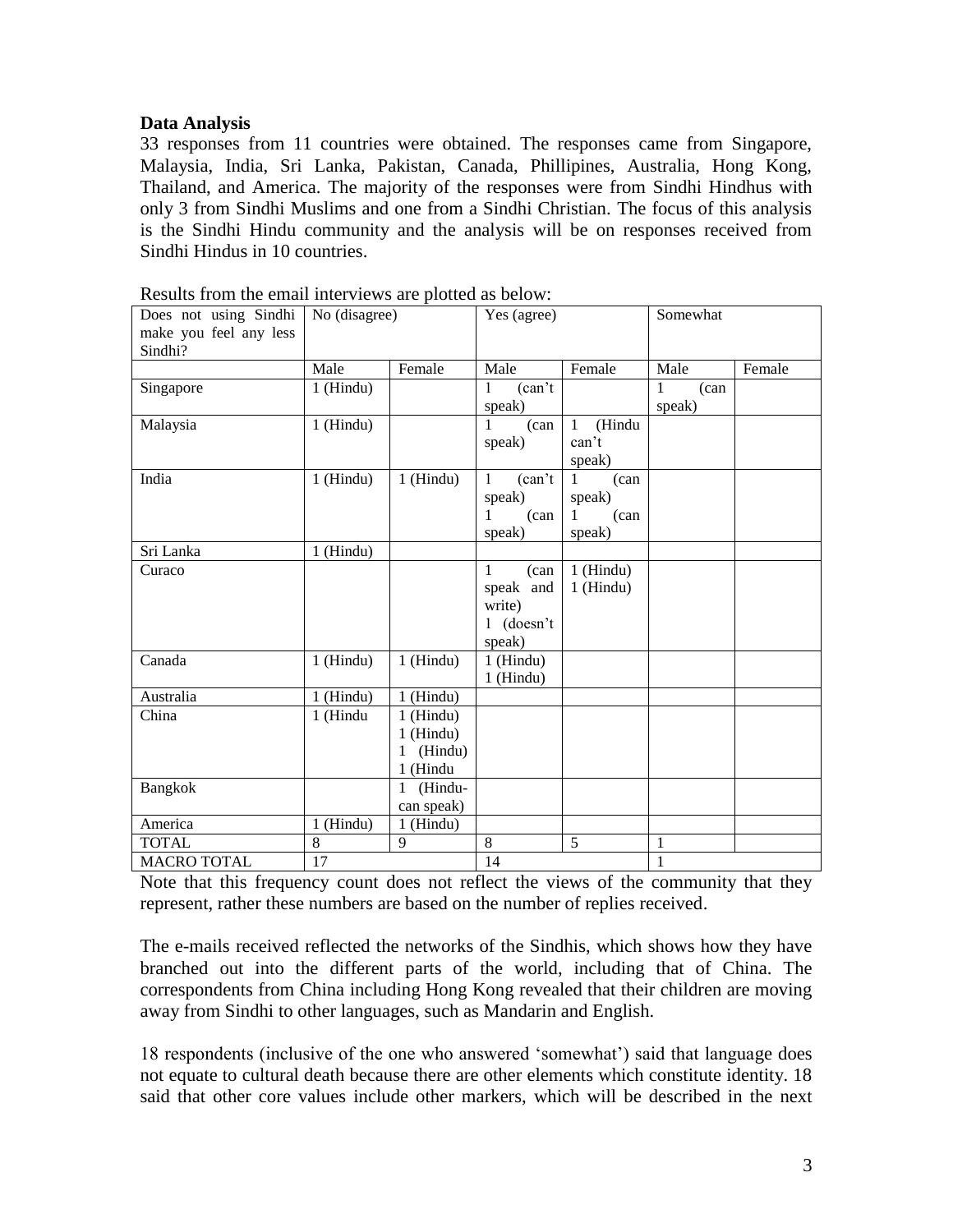section. Another 14 agreed that language death equates to cultural loss. In other words, language is the primary core value which precedes other values.

The aim of this paper is to discuss these other values which according to the subjects make them feel Sindhi (see Table 1). These values will now be discussed.

| cuicui ainni nCi /                                    |   |
|-------------------------------------------------------|---|
| Sindhi food                                           | h |
| Distinction between Sindhi culture and other cultures |   |
| Networking                                            | 9 |
| Sociopersonalities                                    | h |
| Religion and sociocultural practices                  |   |
| History                                               |   |
| <b>Surnames</b>                                       |   |
| Genetic roots                                         |   |
| Dressing                                              |   |
| Socioeconomic status                                  |   |

**Table 1"Other core values" (cited by the Sindhis who felt language is not the only cultural marker)** 

## **1.Food**

Food plays a role in defining one's culture. This is what Sindhis from various parts of the world had to say about Sindhi cuisine. One Sindhi woman from Canada wrote that "food that makes me feel Sindhi as well as our way of celebrating various festivals makes me feel Sindhi". One Singaporean Sindhi in his 20s wrote, "Being Sindhi is about all our Sindhi food" and this sentiment is resonated by a Sri Lankan Sindhi, also in his 20s who wrote: "I'm 24, live with my parents, and eat Sindhi food regularly (courtesy of my mum!)". One lady in India wrote, "[other values we hold are] our old generation the language, the food". Another in Australia wrote, "I believe that I am a Sindhi because I still follow our Sindhi values and culture. Our Sindhi food." A Canadian Sindhi lady wrote that "being able to cook Sindhi dishes", contributed to her identity as a Sindhi. A Sindhi Hindu male in his early 50s, who is an English language newspaper manager in Singapore wrote, "For someone who does not speak the language, I suppose the other aspects that count include the food (we had special Sindhi dishes*,* like *pialo* etc).

# **2. Distinction between Sindhi culture and other cultures**

Comparing and contrasting her culture with others is a way an American Sindhi is able to identify himself as being Sindhi. He wrote "culture outside of language makes me feel Sindhi...the culture of Sindhis that had developed from being "Westerized"… those living in Europe, the US, Canada and the Caribbean." Similarly, one lady from Hong Kong made the comparison between 'feeling Indian', and 'feeling Sindhi'. She wrote: "I guess most of the times I feel that I am Indian rather than Sindhi. However when I meet other Indians who are not Sindhi, I tend to feel more Sindhi". This can be related to what Macionis (2001: 169) wrote as the construction of ingroup and outgroups. He said, "...an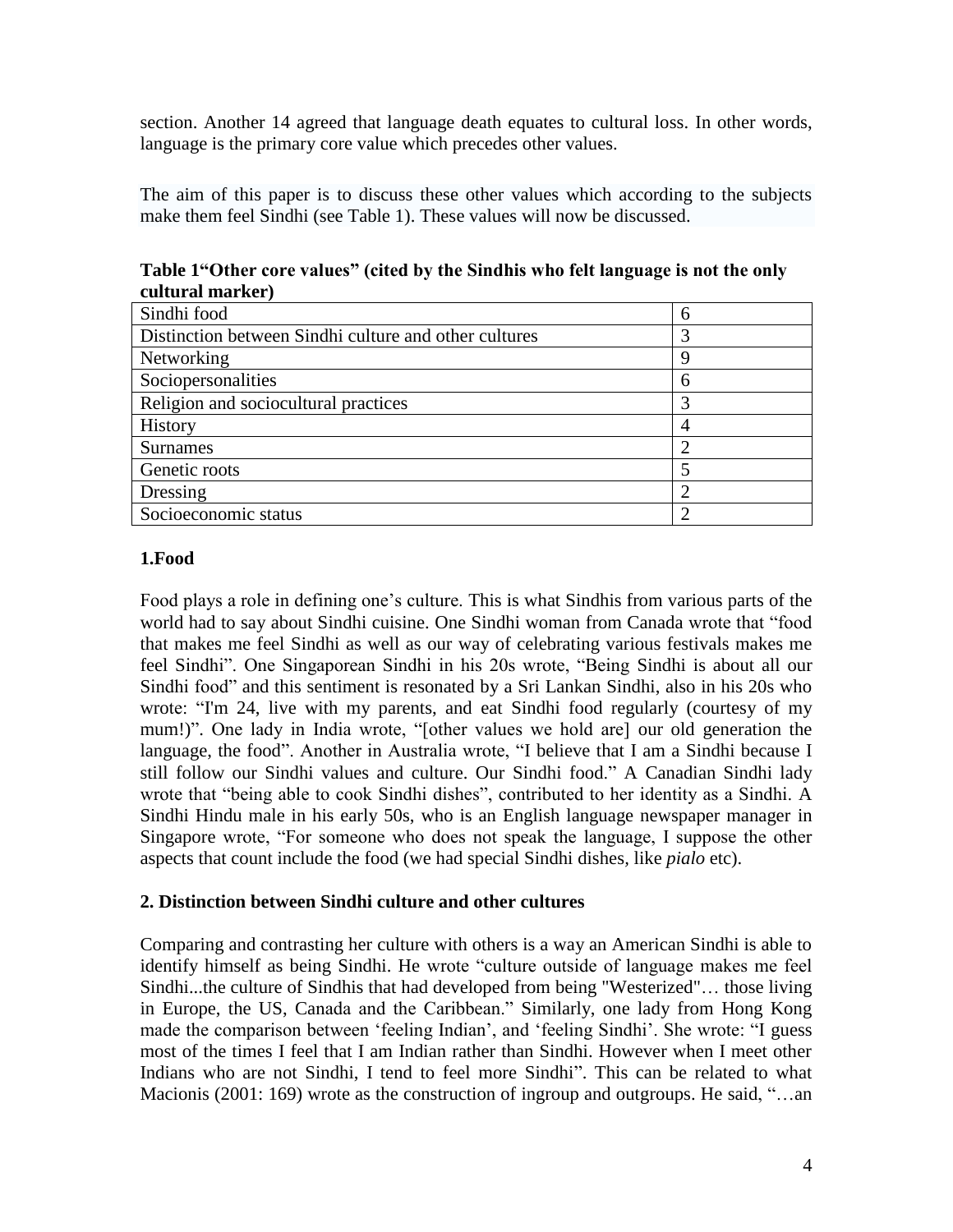ingroup is a social group commanding a member's esteem and loyalty. An ingroup exists in relation to an outgroup, a social group toward which one feels competition or opposition."

# **3. Networking**

Macionis (2001: 170-171) defines network as "a web of weak social ties…which may be weak, but they can be a powerful resource. For immigrants seeking to become established in a new community, businesspeople seeking to expand their operations, or anyone looking for a job, who you know is often just as important as what you know. Not using Sindhi did not make one respondent feel any less Sindhi, but networking with other Sindhis helped many of them feel part of the Sindhi community. The subjects provided the following responses:

- $\triangleright$  having dinner together
- $\triangleright$  women hosting kitty parties
- $\triangleright$  men discussing politics
- $\triangleright$  networking with other Sindhis overseas
- $\triangleright$  family networks including extended families

One Singaporean wrote: "Maybe it's more of Sindhi gatherings than traditions. In Singapore I suppose these would be the gatherings at Sindhi Merchants' Association, gatherings at Singapore swimming club (the Sindhi hangout) and High Street Centre where the Sindhi trading/import & export businesses are. The Sindhis in Singapore are a small but closely-knit community I'd say. We see lots of familiar faces during Diwali Ball, sometimes at Singapore Swimming Club, and during weddings especially."

In Hong Kong links with the Sindhi diaspora are maintained for marriage partners. Detaramani and Lock (2003: 252) (p. 252) state "The Hong Kong Sindhi community is a relatively self-confident community, conscious that they are the largest and arguably the most successful of the Indian communities in Hong Kong. Rather than look to a homeland, they tend to take pride in their links with the international Sindhi diaspora, which is reflected in marriage patterns."

One Canadian Sindhi said that she believes that extended families are one of the identity markers of Sindhis. She writes, "Extended families are a rarity in this part of the world …. I would assume having elders in the home who are well steeped in their cultural identity would help maintain and carry forward traditions as I have witnessed in the Sindhi community in Canada…."

Network plays a vital role in keeping one's culture alive. In China, one Sindhi wrote that Sindhis in China often meet at a place called Regal Court where they socialise. He also wrote: "… but the Sindhi Culture is not lost, it is in fact that despite the loss-{of language) we have a strong sense of belonging."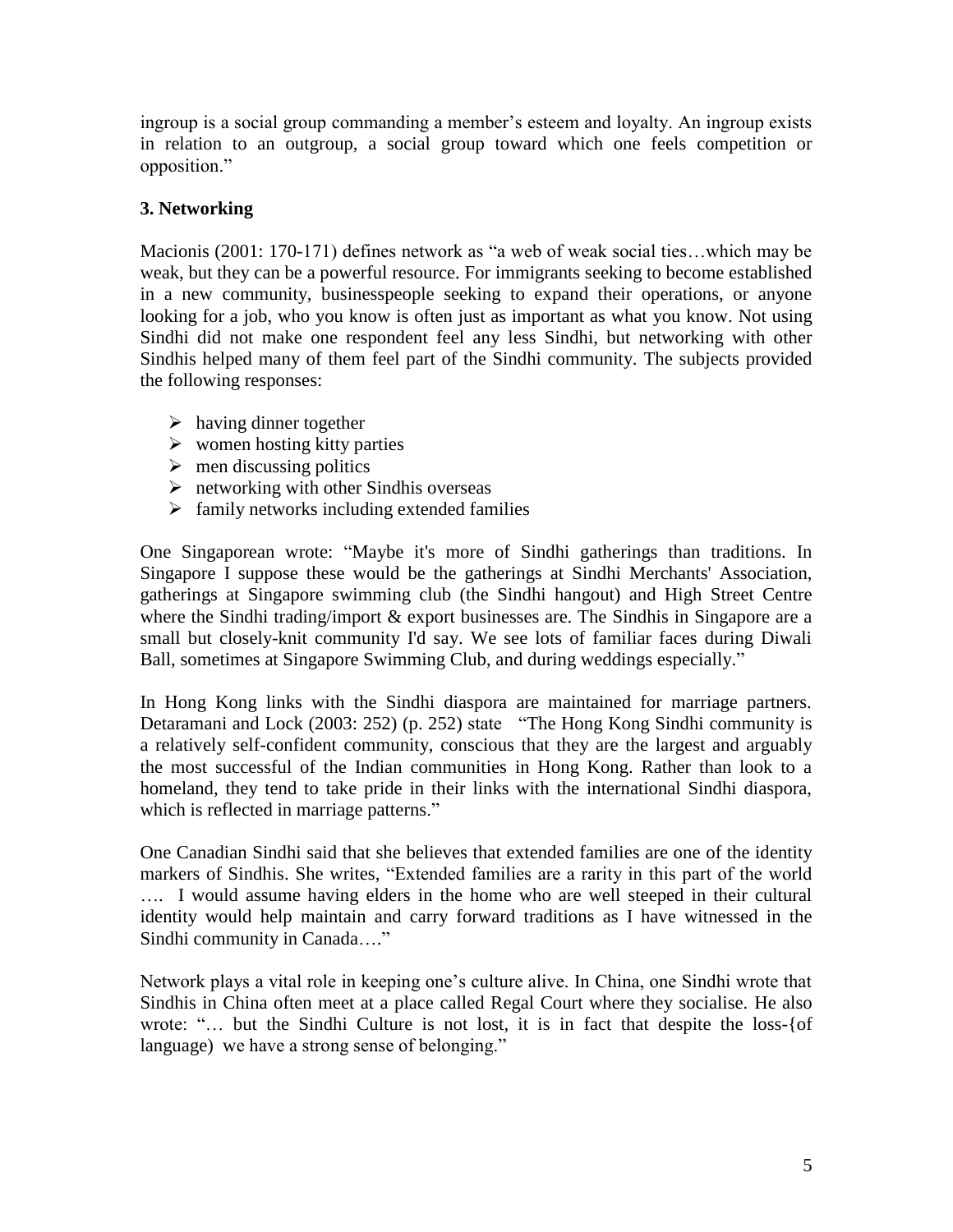Resonating with this view one lady lecturer from Hong Kong said that not using Sindhi did not make her any less Sindhi, but networking with other Sindhis helped her and her Sindhi friends feel part of the Sindhi community.

Other voices suggesting the rampantness of such gatherings include the following:-

"The men often meet to talk about politics and have dinner together although they are not related to each other. They work together…." (Sindhi from China)

"We see lots of familiar faces ... during weddings especially." (Singaporean Sindhi)

 "And if you go to their weddings or a Diwali Ball it, it makes one aware of being a Sindhi". (Malaysian Sindhi living in Hong Kong).

"We had a Sind Ki Sham here in Singapore at the Sindhu House and it was really enjoyable." (Singaporean Sindhi)

# **4. Sociopersonalities**

The Sindhis also note that they appear to possess certain characteristics which signify their Sindhiness. These include the fact that they are:-

- $\triangleright$  adaptive (adaptable to any life style and seem to settle well in any new country or community they go to)
- $\triangleright$  outgoing, sociable
- $\triangleright$  feel nostalgic towards Sindh, and Sindhis (my feelings for Sindh and Sindhi people)
- $\triangleright$  always late for parties and dinners
- $\triangleright$  thrifty
- $\triangleright$  like to gossip
- $\triangleright$  greedy

Another marker which reflects the Sindhi personae is their accommodativeness towards other cultures. As one Australian Sindhi arguing that "being a Sindhi is more than being able to speak Sindhi" says : "We are deep at heart very conventional Asian, however very adaptable to the western way of life without loosing our Sindhi identity.

One Indian Sindhi wrote, "I am so proud to say that Sindhis have proven over the years to be adaptable to any life style and seem to settle very well in any new country or community they go to…

One Sindhi male in China wrote, "We, Sindhis, are able to adjust and mingle with all nationalities as we are so flexible and versatile. Not being able to speak our language is a bit of a handicap when we try to express ourselves more openly but it is certainly not a hindrance"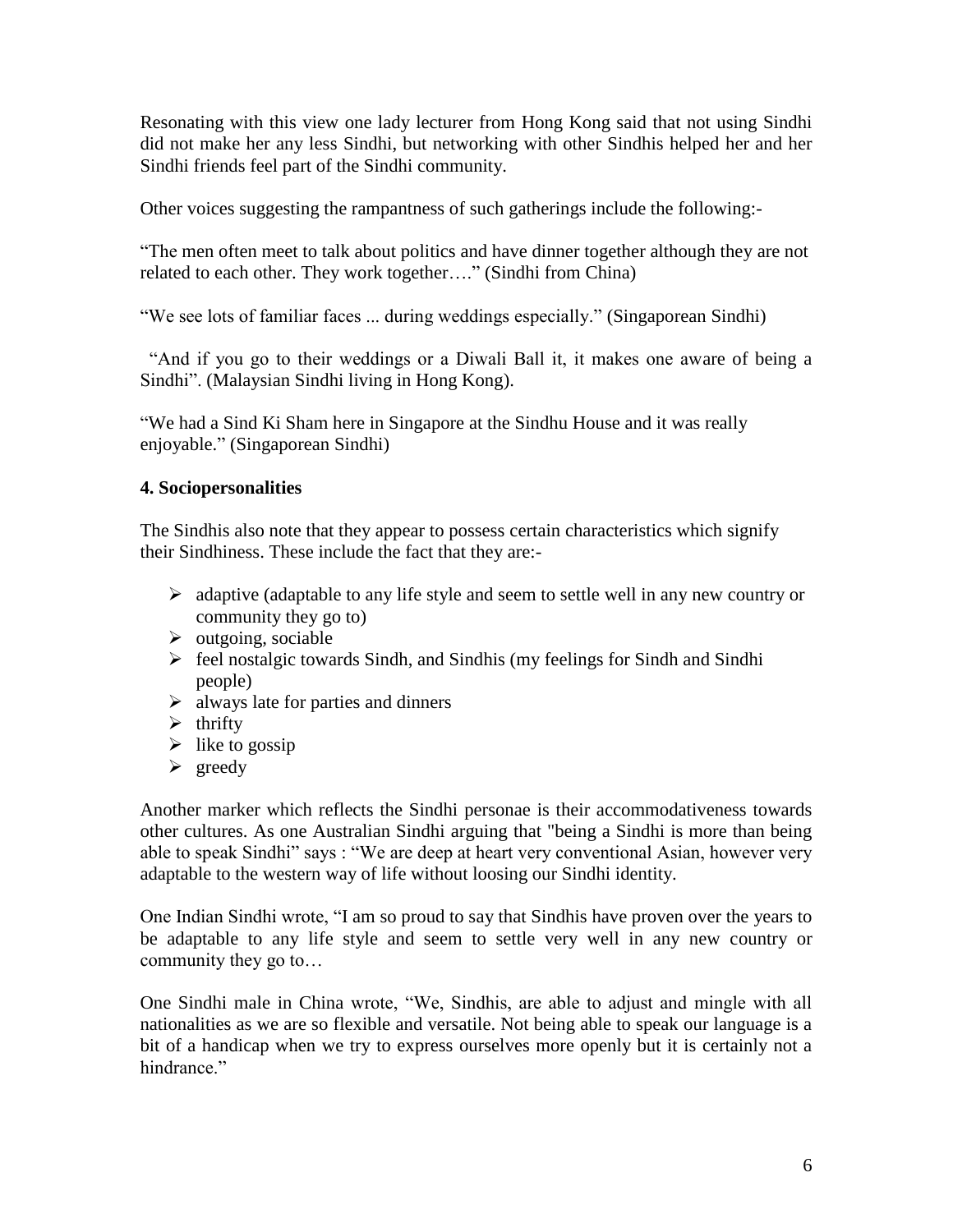A widely travelled Bangkok Sindhi Hindu wrote that the Sindhis are able to assimilate.

Some negative qualities emerge too in the data. One 3rd generation Sindhi Hindu girl from Hong Kong and currently studying in America wrote:

- Sindhis are stingy, when in the presence of Sindhis it is not necessary to speak in Sindhi to realize **their thriftiness**.
- Sindhis **gossip** a lot. again, no need to speak in Sindhi to realize this. Hearing countless aunties gossip about things that have no relevance to my life makes me acutely aware of the fact that I am Sindhi. The whole community knows each other - this can be rather annoying for the most part yet I guess this depends which region you are located in, for instance in Hong Kong, the Sindhi community is small. Try if you will, yet you cannot escape the common gossip… I would not be surprised if my Sindhi friend knew who was dating her uncle's sister's daughter's friend's son (if that makes any sense).
- Sindhis are **'generous' -giving of gifts**. I say 'generous' because most of the time, I feel like the receiving party is obligated to reciprocate by giving back a gift. anyway, this is not a custom that I tend to find with my other friends, even though some of my good friends are Indian."

# 5. **Religious and sociocultural practices**

The religious ceremonies that usually involve community members tend to bind the Sindhi Hindhu community together. These include:-

- $\triangleright$  religious practises like "asadiwar" and oberserving "cheti chand"
- $\triangleright$  celebrating Diwali with community members
- $\triangleright$  ceremonial rituals (weddings, funerals, childbirths)
- $\triangleright$  customs and costumes which are different from other dialect groups,
- > "being vegetarian on Monday and on full moon tend to associate that with being Sindhi"
- "There are enough Sindhi customs/practices (call it what you will) established, to the extent that not speaking the language does not make me feel as though I am missing out on anything"
- $\triangleright$  "our way of celebrating various festivals makes me feel Sindhi"
- "following certain important Sindhi customs and rites which were laid down by our forefathers long ago"

One lady from India wrote, "stories of my ancestors that are very unique to Sindhis e.g. *teejri, cheti, chand,saatein*" One Sindhi from China explained that the Sindhis go to the temple whenever the occasion demands. They do meet for lot of religious Sindhi satsangs.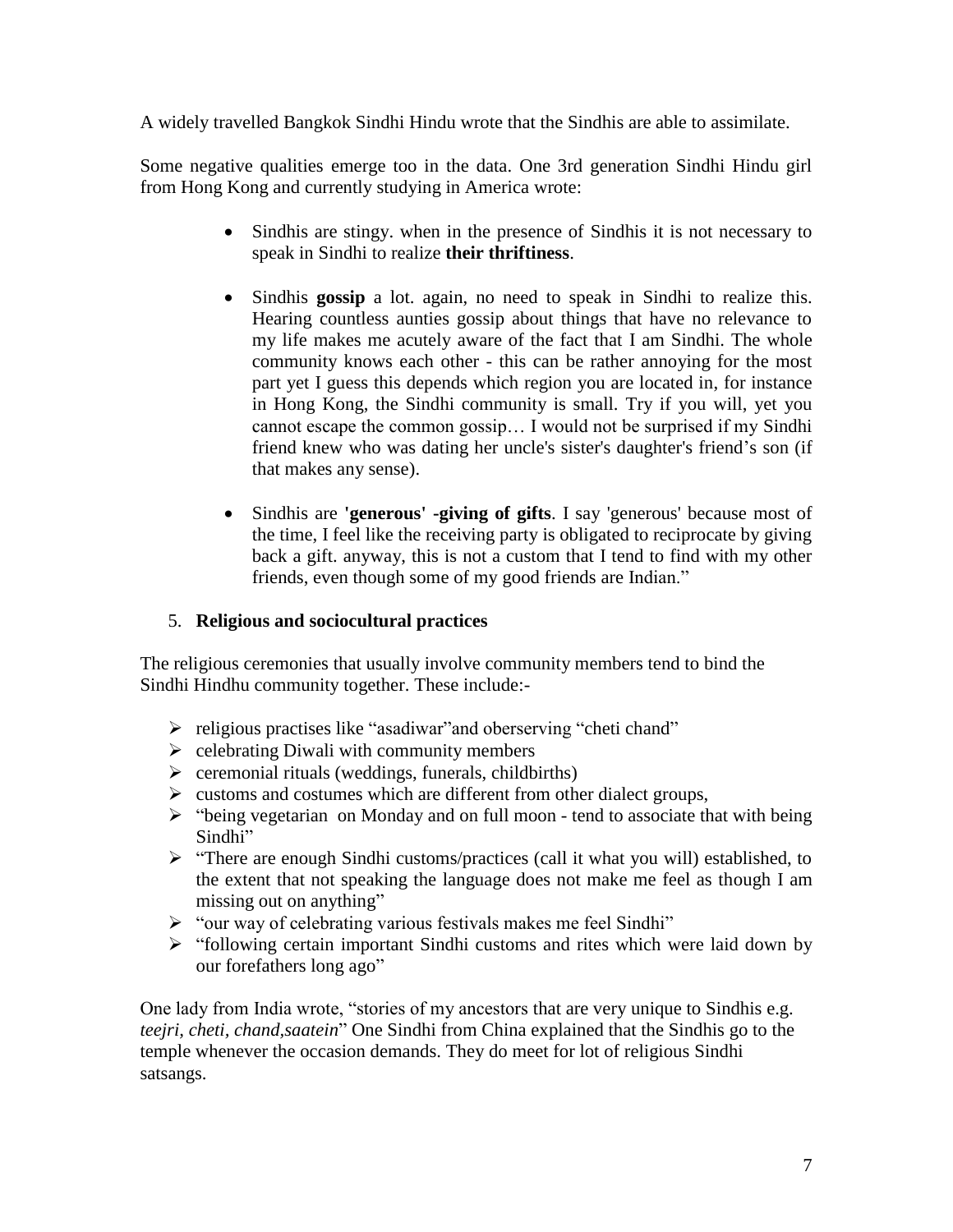The many customs and religious rituals peculiar to the Sindhis makes community members realise that they are Sindhi notwithstanding the fact that they do not use the Sindhi language. In fact this is nicely summed up by a 23 year old Sindhi girl from Hong Kong now studying in USA who says, "Speaking in English (or any other language), regularly as opposed to Sindhi does not make me feel any less Sindhi. There are enough Sindhi customs/practices (call it what you will) established, to the extent that not speaking the language does not make me feel as though I am missing out on anything."

# 6. **History**

Their joint and common experience of things or the experiences of their forefathers makes them realise that they have a common heritage which include:-

- $\triangleright$  losing their homeland
- $\triangleright$  folklore
- $\triangleright$  certain stories, myths and anecdotes of the Sindhi race
- $\triangleright$  understanding Sindhi history

A widely travelled Bangkok Sindhi Hindu said that although she is able to speak Sindhi (and is proud of being able to do so), she believes that there are other variables such as stories of her ancestors unique to the Sindhis. She says, "… stories of the partition & hardships my parents & their families went through, reading up on the Sindhi civilisation" help her to be aware of her Sindhi identity

One Sindhi doctor from India wrote: "In the beginning I never realised that I am a Sindhi until my parents began telling us certain stories, myths and anecdotes of the Sindhi race. Even then I did not know what a Sindhi was until I went to India to do my further studies wherein I did some personal research into the Sindhi beginnings."

Their pride in overcoming obstacles and not only surviving but thriving made one Indian Sindhi say, "Sindhi heritage is great, we have learned to live in other lands and succeeded very well despite losing our homeland."

A Canadian Sindhi wrote, "Familiarity with history, culture and literature, may also be the other factors." (to make up Sindhi identity)

# 7. **Surnames**

Historical and family names play a role in reminding Sindhis of their backgrounds. One Singaporean Sindhi wrote: "Our Sindhi names are also very indicative of us being Sindhis." Sindhis are also identified through markers such as the Sindhi surnames which one Malaysian Sindhi noted as "ending in …ani".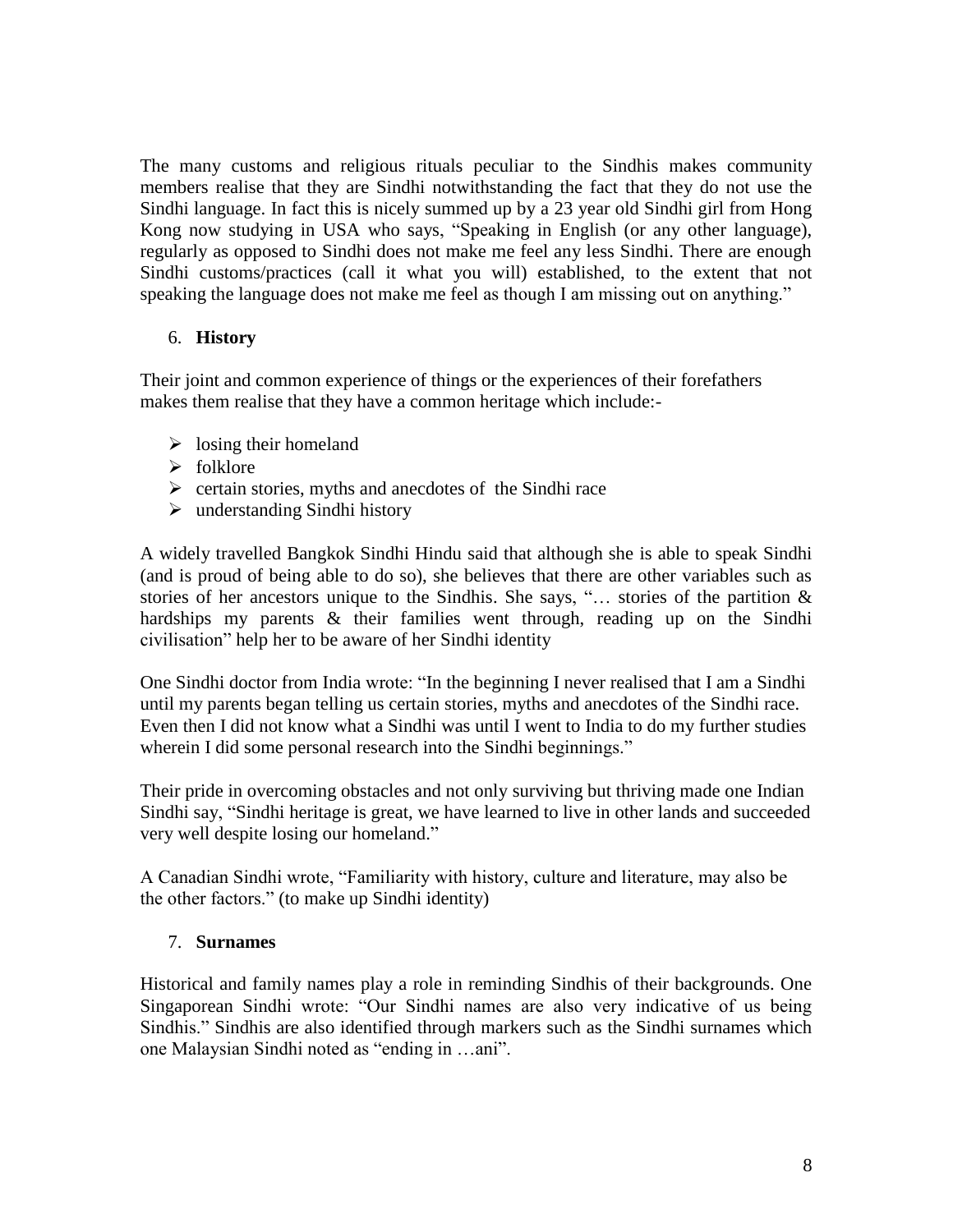## 8. **Genetic Roots**

One cannot run away from one's identity as a Sindhi. This is very nicely expressed by One Sindhi male who said "Not speaking Sindhi certainly does not make you feel less of a Sindhi just as the Chinese born and brought up abroad who cannot read and write Chinese do not feel less Chinese. You cannot be or feel other than what you are. You are born in a family, a culture, a nationality (nationality you probably can change) but you cannot be or appear to be other than yourself. If you do not wish to appear or call yourself a Sindhi then it is merely playacting.

A Canadian Sindhi wrote "I believe being Sindhi, does not necessarily mean being able to speak the language or use the language more or less often. It certainly is one of the factors but, I believe, the most important factors are genetic roots."

## 9. **Dressing**

Sindhi take pride in their dressing and tend to spend much on external displays of wealth. One married Sindhi Hindhu female in her 40s from Malaysia but living in Hong Kong said, "Being a Sindhi makes one feel a Sindhi. Using the language is hardly important because frankly in today's times, the new generation hardly speaks the language… And if you go to their weddings or a Diwali Ball it, it makes one aware of being a Sindhi, the dress code they use and the diamonds they wear, makes a non-Sindhi feel like one is attending the golden globe award night in USA." A Singaporean Sindhi Hindu male in his early 50s wrote, "Sindhis like to dress in a glamorous manner...".

## **10 Socioeconomic status and entrepreneurship**

Sindhis (apart from the ones in India) are generally perceived to be rich. As one respondent reports, **" …** if you went to a party where everyone is either into the textile, sundry, electronic or watch line, then you definitely know that u are at a Sindhi gathering." They are also well known for their entrepreneurship capabilities. One Indian Sindhi wrote, "Sindhis especially the business groups have succeeded in their business venture anywhere in the world,' while a Bangkok Sindhi Hindu wrote, that the Sindhis have a "spirit of enterprenuerialship". A Singaporean Sindhi Hindu male in his early 50s, who is an English language newspaper manager wrote, "The Sindhi focus on business and business interests prevails."

One of the respondents forwarded an e-mail which reflected the international cultural norms of the Sindhi community and how they were perceived. It sums up the Sindhi personae.

#### AREN'T WE PROUD TO BE A SINDHI? Greetings everyone, or would it be politically correct to say "Jhulle Lal". A rather long introduction, but bear with me and have a giggle. I am a very proud Sindhi. I have relatives living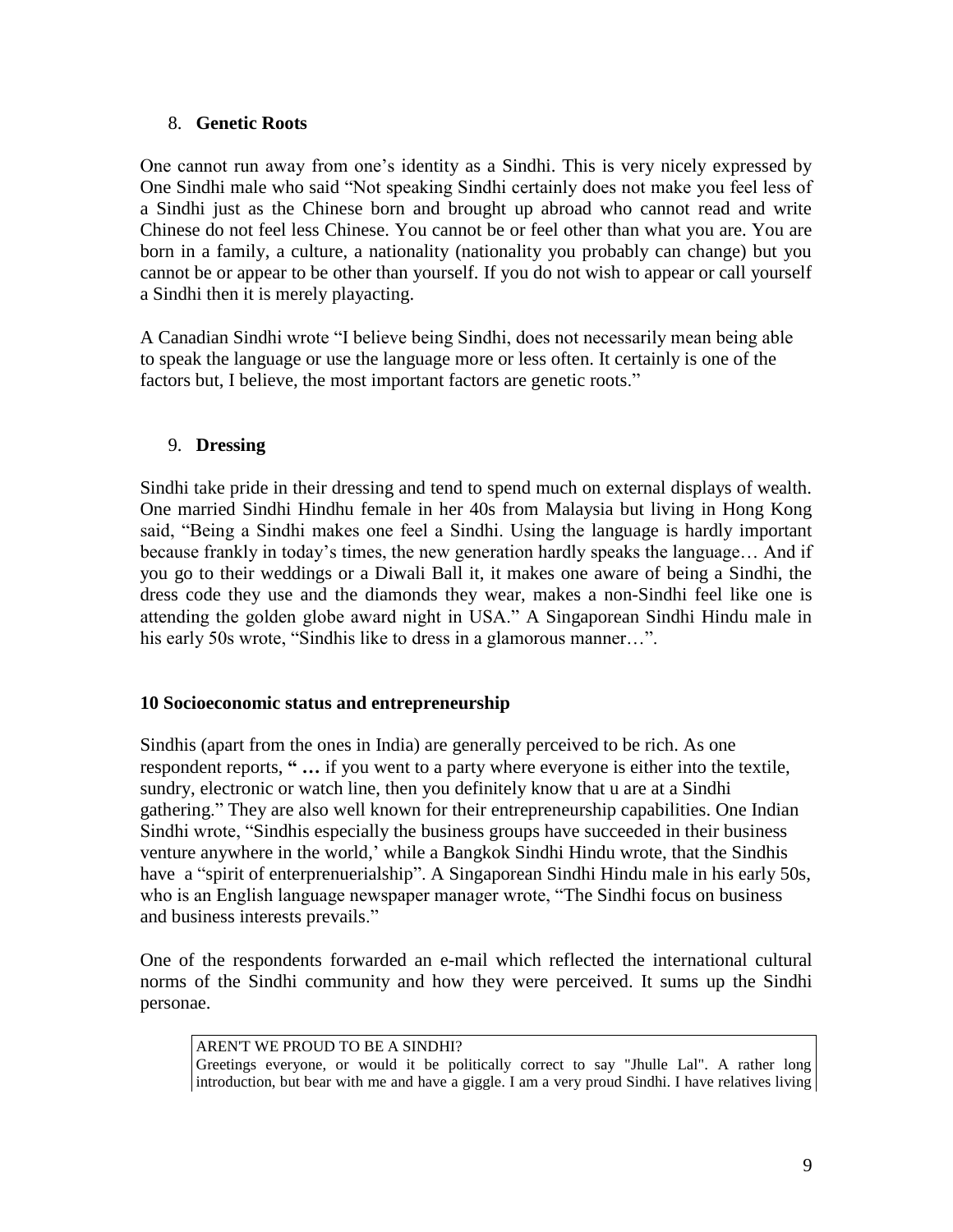in more places in the world than AT&T has connections to. Me and my family or relatives, will settle in any part of the world to make money.

I have to look at an atlas to find out where most of my relatives live. I have more frequent flier" miles than God. The in-flight crews of Northwest, United, Cathay Pacific or Japan Airlines, know me on a first name basis. The U.S. Customs in Los Angeles, New York, San Francisco or Seattle, has already got me blacklisted" for carrying more stuff than I have declared.

I can order merchandise in at least 5 different foreign languages, and speak these languages more often than I speak Sindhi. Even though I get the best possible price on something.....I still complain.

I swear I was born the offspring of a Hinduja, but were given up for adoption at an early age.

I can calculate foreign currency exchange rates faster than the clerks at most Thomas Cook locations.

Attending a Sindhi wedding for me and my family is like attending a fashion show......

Attending a Diwali Ball is like attending the Academy Awards.....

It is also where we have to dress to the hilt or will be considered a peasant. Diwali is celebrated as a beautiful holiday.....to count our blessings, and pray for more money.

We attended a Sindhi Wedding, where the preponderance of Diamonds is enough to rival the annual output of De Beers.

I anxiously attend parties or social engagements, for the mere fulfilment of discussing my business accolades.

When the price of Gold drops, my family goes into a stage of mass-depression. When the price of a commodity like.....Johnnie Walker "Gold Label" drops, we feel ecstatic.

My dream at night is about breaking into the Gold Bullion in New York City.

I have two bottles of Johnnie Walker "Blue Label" sitting in my bar. I have even more bottles of "Black Label" sitting in my bar. I believe.....The economy of Scotland, and its GNP, is solely determined by the total number of Sindhi Weddings that year, and the amount of Johnnie Walker consumed.

I have an Uncle that is either in the Suit Business, or the Jewellery Business. I have another Uncle that is in the Electronics business, Toy business, and the Garments business.

I have even more Uncles in businesses that simply sell everything, and can't even define the type of business that they are in.

The Status Quo is obviously not good enough. I eat Chinese food, Thai food, Indonesian food, Malaysian food, Korean food, or Italian food more often than Indian food.

I know more Chinese dishes, and Thai dishes, than Indian dishes.

I have one or more bank accounts in India, compounding at interest rates faster than the rate that bacteria multiplies on stale gulaab jamuns.

At the ripe age of three (3), I had the ability to distinguish a real Oyster-perpetual Rolex from a fake one.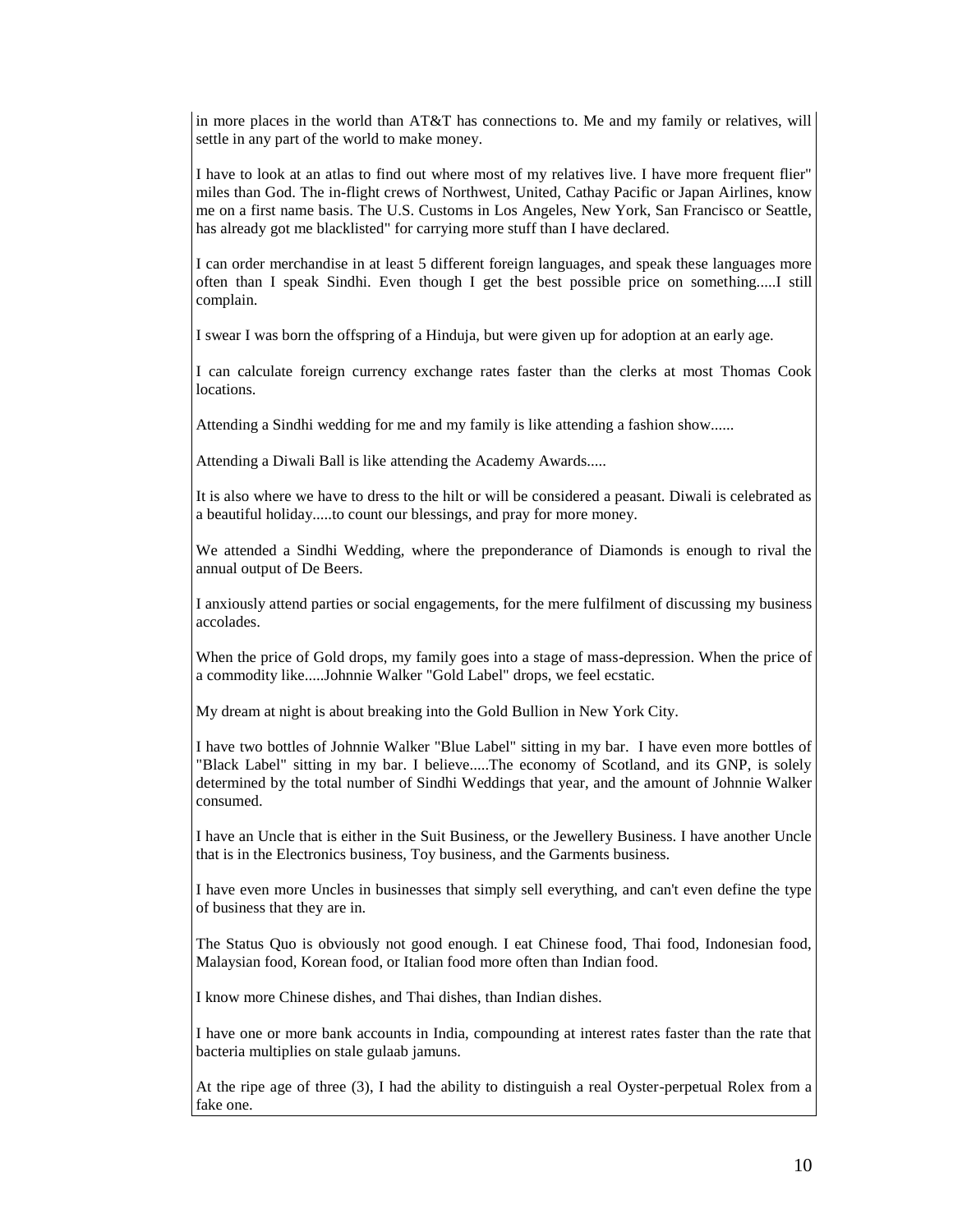As a Sindhi, I consider myself part of a high-society Indian Mafia.

My Dad drives a Lexus. My Mom drives a Lexus. My Uncle drives a Lexus. My other Uncle drives a Lexus. I believe.....The economy of Japan vs. Germany is reflected by the number of Lexuses vs. Mercedes-Benzes purchased by Sindhis in the last year.

I have one parent that is slightly overweight and has a "Sindhi-Belly"; usually caused by prosperity.

I have an Aunty that can spread gossip on the phone faster than any bulk emailing program currently available on the market.

Through nurturing, I learn at an early age that I have an insatiable appetite for wealth.

At age five, when my Dad asked me, "What do you want to be when you grow up...??"

I answered, "RICH!"

## **Conclusion**

Culture is a word for people's "way of life", meaning the way they do things. Not everyone agrees on the meaning of culture. To the Sindhi community there are other values, apart from language, which represent the way of life of the community, gives them a sense of identity and helps with their daily social functioning. Culture to the community encompasses food, networking, dressing, surnames, religion, sociocultural practices etc. These are reflected in their meaning-making and helps them form a sense of what it means to be a Sindhi. Being connected to the Sindhi community gives them a sense of identity and makes them feel "Sindhi".

In an earlier study based on observations by the researcher David (1998) states that for the Malaysian Sindhi community language per se does not make up their core identity. This exploratory study also provides a similar picture of many of the Sindhis coming from different parts of the world. Being connected and having social and business ties and networks with other Sindhis is what it means to be Sindhi to the respondents interviewed.

#### **References**

David, M. K. (2001). The Sindhis of Malaysia: A Sociocultural Account.London: Asean

- David, M. K. (1998). Language Shift, Cultural Maintenance and Ethnic Identity: A Study of a Minority Community: The Sindhis of Malaysia. International Journal of the Sociology of Language 130, 67-76
- Daswani, A. (2000). The cultural heritage. Retrieved August 28, 2005 from the Sindhi internet resource. [http://www.sindhi-net.com](http://www.sindhi-net.com/)
- Dewan, R. (1987). Deethnicisation: A study of language and culture change in the Sindhi immigrant community of Metro Manila. Unpublished PhD thesis, De La Salle University.